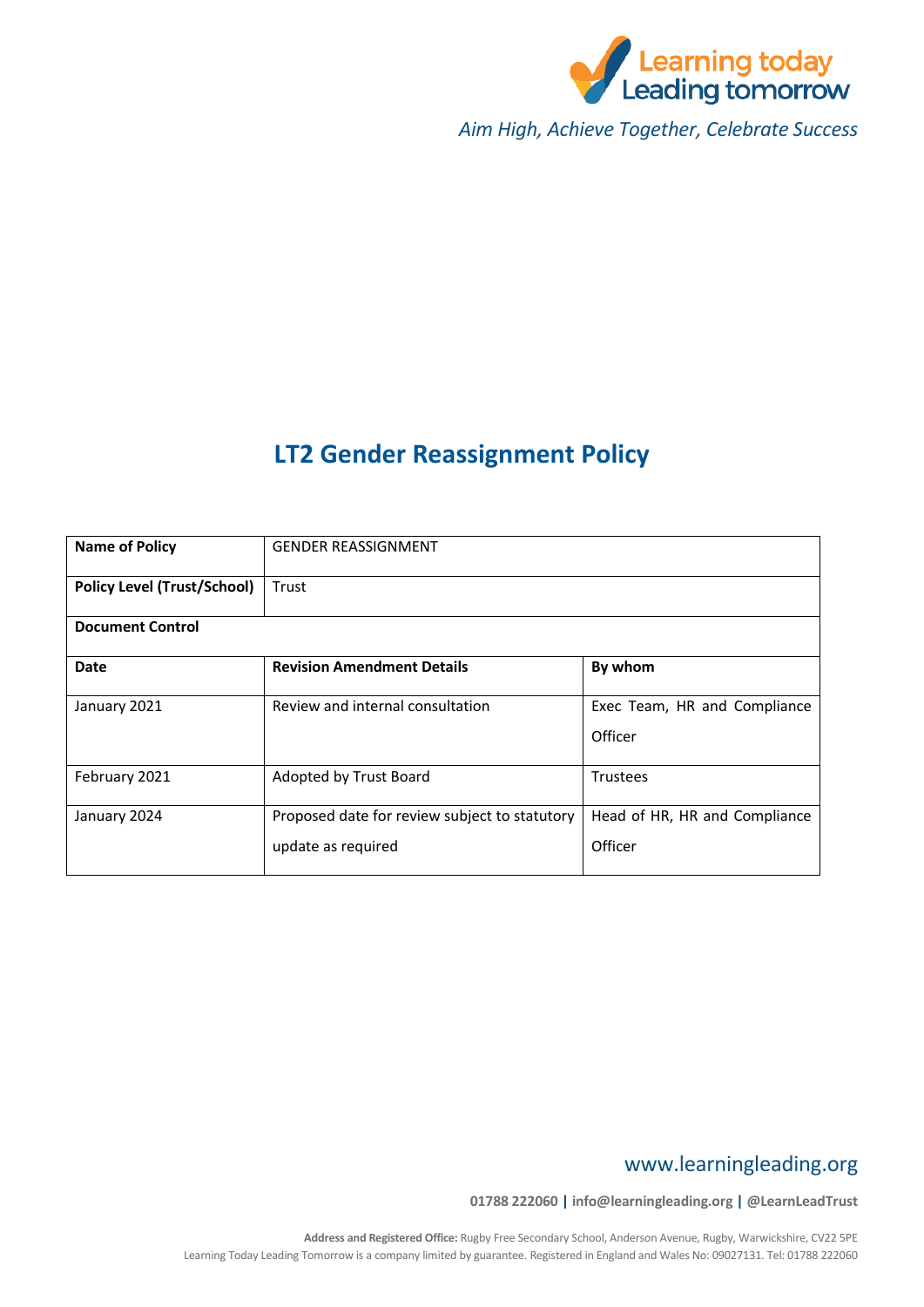

## **Table of Contents**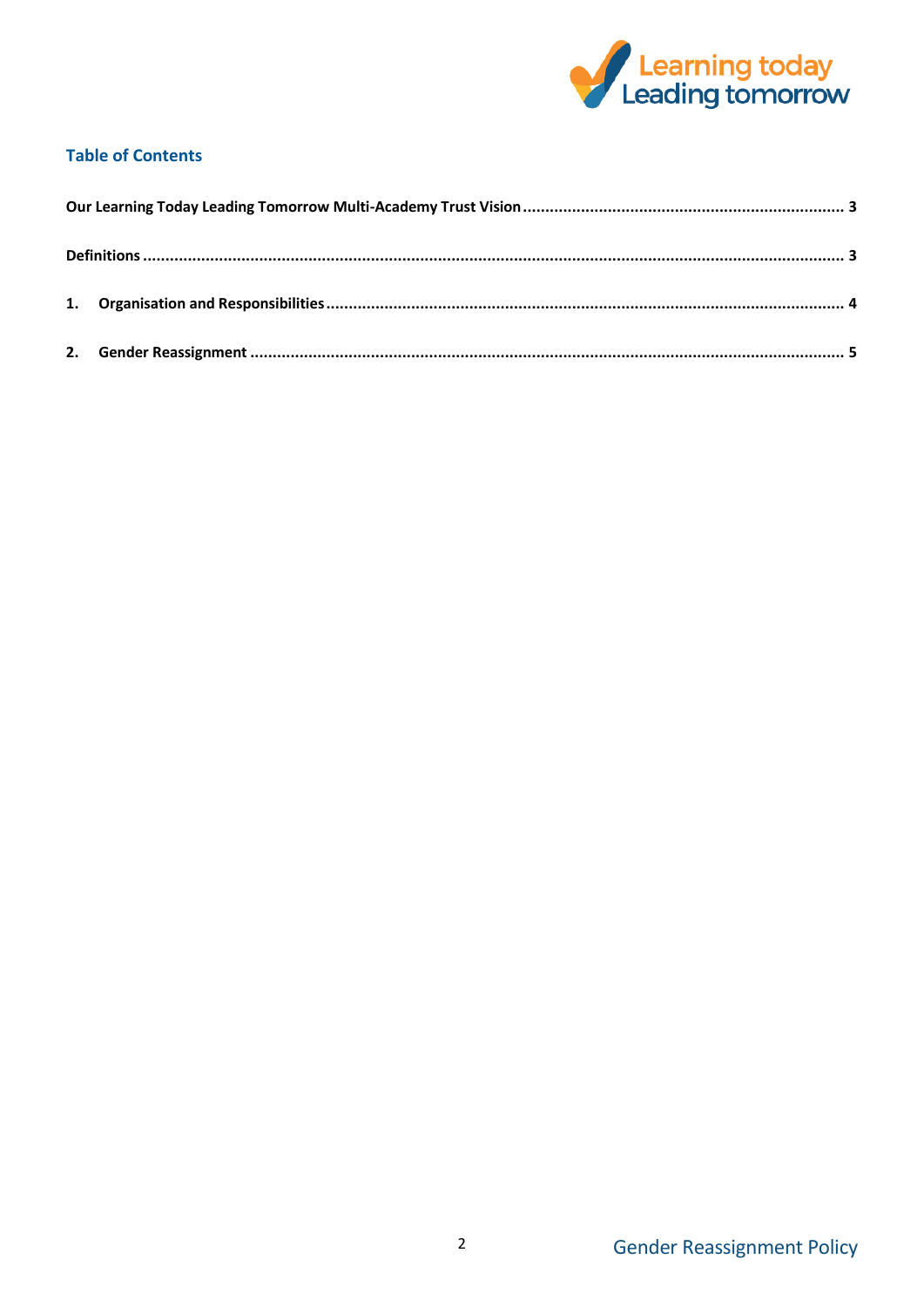

### <span id="page-2-0"></span>**Our Learning Today Leading Tomorrow Multi-Academy Trust Vision**

#### Vision

Our vision is to build a group of outstanding schools across phases, including specialist provision, to become (a mid-size) Trust that provides vibrant and inclusive learning environments in which every member of the learning community is passionate about learning. The Trust is led by a CEO who works closely with Headteachers who lead the two schools supported by a central team to support finance, HR, estates and governance.

### Mission

LT2 Trust and schools will have a relentless focus on high achievement, supported by robust organisational structures and governance. We aim to give children and young people in our care the knowledge, skills and experiences to expand their minds and world view to enable them to develop a naturally inquisitive approach to learning and life, fit for an everchanging world.

Ultimately, we will educate and support all children attending LT2 schools to grow into capable and contributing citizens who have developed the personal attributes and characteristics that will enable them to become considerate, self-reliant and confident young people who are ready for the next stage of their lives.

#### Values

The Trust Values underpin the mission and provide the basis on which LT2 schools can articulate the key behavioural characteristics that promote a positive philosophy. Our six values are unseen drivers of our behaviour as experienced by others and are designed to create a shared organisational culture:

- **Kindness –** The quality of friendliness, generosity, and consideration
- **Collaboration** The belief that working and learning with others will lead to greater success
- **Curiosity –** A strong desire to know and to learn
- **Resilience** The ability to recover quickly and learn from the difficulties we face
- **Respect** To appreciate the importance of understanding and admiration for others and self
- **Endeavour** The belief that hard work is needed to achieve something of which we can be proud

### <span id="page-2-1"></span>**Definitions**

- Where the word 'Trust' is used in this document it refers to The Learning Today Leading Tomorrow Trust.
- Where the words 'Trust Board' are used it refers to the board of Trustees who set the vision for the Trust and hold the executive leadership team to account for delivering the Trust's strategic plan.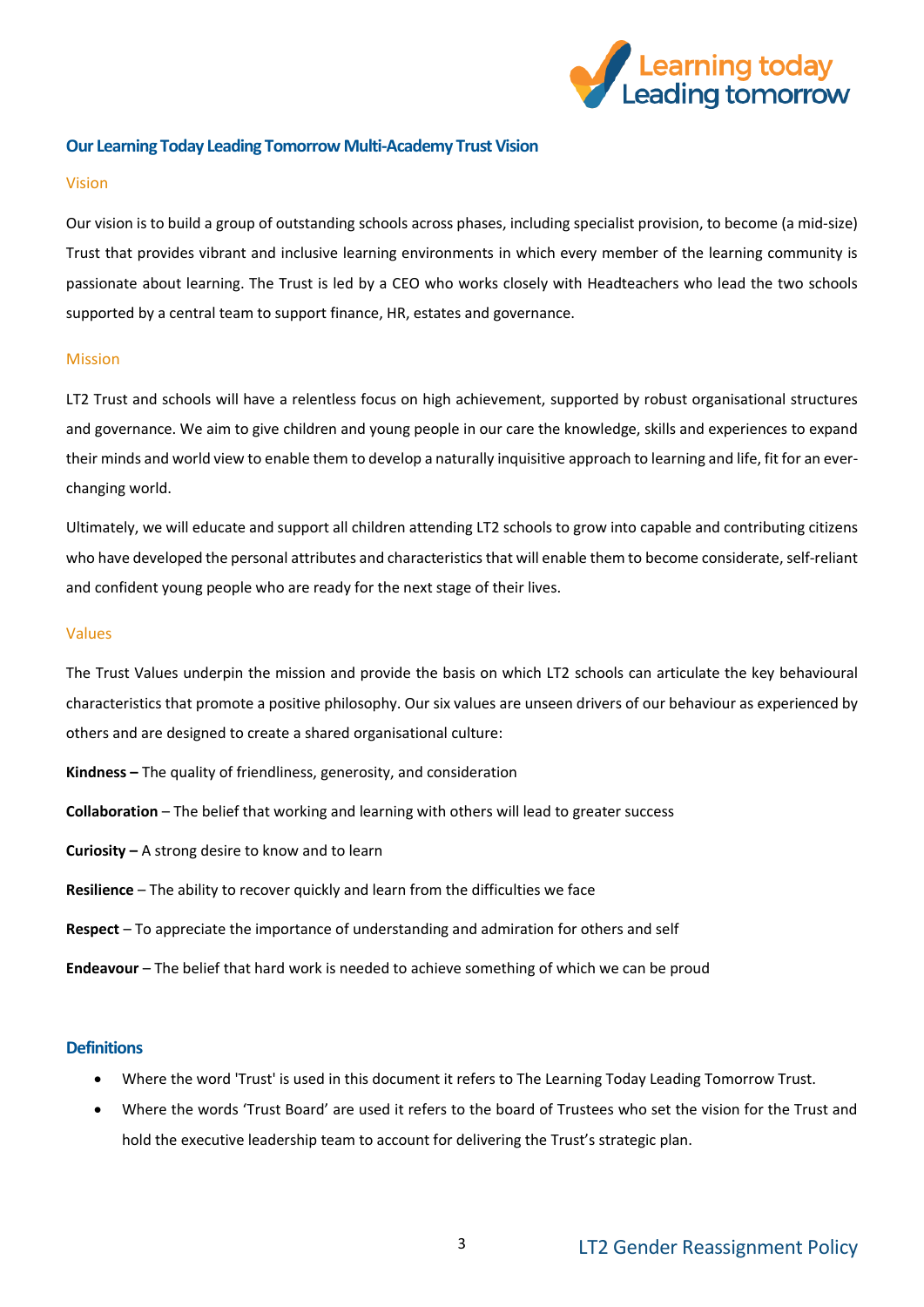

### <span id="page-3-0"></span>**1. Organisation and Responsibilities**

### 1.1 Introduction

Gender reassignment is a process which is undertaken for the purpose of permanently reassigning a person's sex by changing physiological or other characteristics or attributes of sex, and it includes any part of such a process.

This policy covers any employee who proposes to go through, is going through or has gone through a process, or part of a process to permanently reassign their sex.

The Trust wishes to support employees in their personal circumstances and, in relation to time off for surgery, it recognises that gender reassignment is not a lifestyle choice.

It will therefore make necessary accommodations for those undergoing gender reassignment; however, it is clearly important that the good operation of the Trust is not adversely affected, where this can be avoided.

### 1.2 Legislation

The Equality Act 2010

### 1.3 Guidance under this Policy

The Head of HR is responsible for providing advice and guidance under this policy and reviewing and updating the policy as required.

### 1.4 Board of Trustees

# **The Board of Trustees, as a corporate body, has the responsibility to set the strategic direction and objectives of all matters across the Trust.**

The Board of Trustees is responsible for ensuring that high standards of corporate governance are maintained The Chair of the Trust is responsible for managing the CEO, Trustees and Governors under this policy.

### 1.5 The Chief Executive Officer (CEO)

The CEO of Learning Today, Leading Tomorrow Trust (LT2):

- Takes overall responsibility for the implementation of policies and procedures
- Must provide reports as appropriate to Trustees in relation to this policy
- Ensure that sufficient resources are allocated and authorised within the organisations budget to meet statutory procedures and standards across the Trust
- Is responsible for managing the Headteachers and centrally appointed staff under this policy

### 1.6 Headteachers

Headteachers of LT2 schools are responsible for:

 The implementation of and compliance with this policy within their school ensuring competence in those staff who are responsible for and involved in the operation of this policy and associated guidance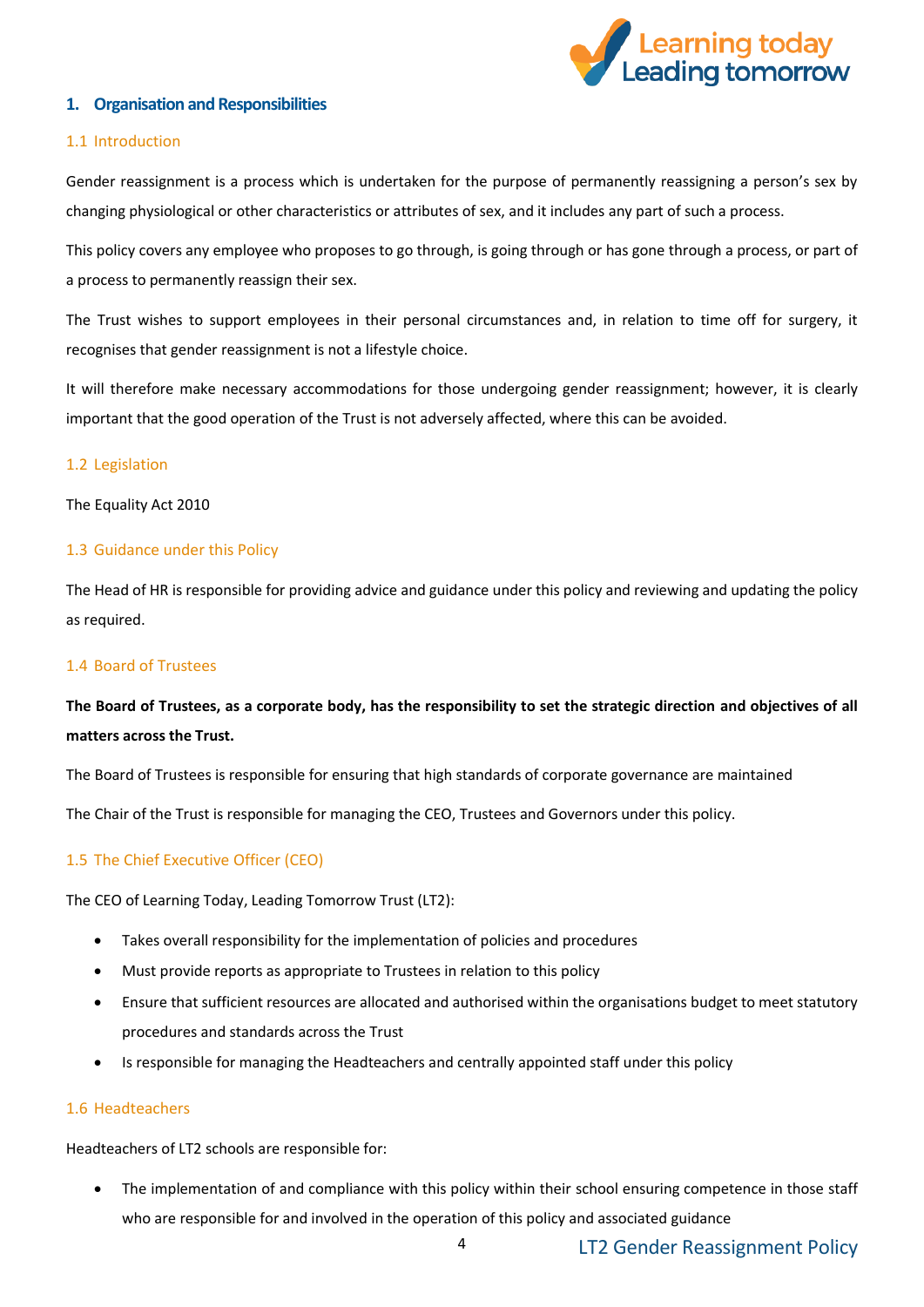

- Identifying training needs
- Communicating this policy to all relevant people within the school
- Managing school-based teaching and associate staff under this policy

### 1.7 Senior and Middle Leaders (and other Supervisory Roles)

Although the Headteacher is responsible overall for the implementation of this policy in their school, managers have some specific responsibilities:

- Applying this policy within their own department and area of work
- Resolving any issues members of staff refer to them, informing the Headteacher of any issues to which they cannot achieve a satisfactory solution with the resources available to them
- Where required, conduct formal meetings, undertake relevant training in relation to this policy and ensure effective and competent operation of this policy

### 1.8 Other Employee Duties

All employees have a responsibility to:

- Comply with this policy and to co-operate with the schools' leadership and management on all matters relating to it
- Undertake any training recommended by their line manager

### 1.9 Related Policies and Procedures

- Equal Opportunities & Diversity Policy
- Managing Sickness & Absence Policy

### 1.10 Review

This policy will be reviewed every three years.

These procedures have been agreed by the Board of Trustees, who will approve them whenever reviewed.

### <span id="page-4-0"></span>**2. Gender Reassignment**

### 2.1 Procedure

If an employee wishes to apply for time off for gender reassignment surgery, they should speak to their Line Manager as far in advance as possible to discuss the circumstances and to make necessary arrangements. Any information provided will be maintained in strict confidence and will only be disclosed on a "need-to-know" basis.

The following arrangements will normally apply in relation to gender reassignment:

Medical appointments in connection with the gender reassignment process will be treated no less favourably than any other medical appointments. As usual, an employee should try to arrange medical appointments at times that will cause